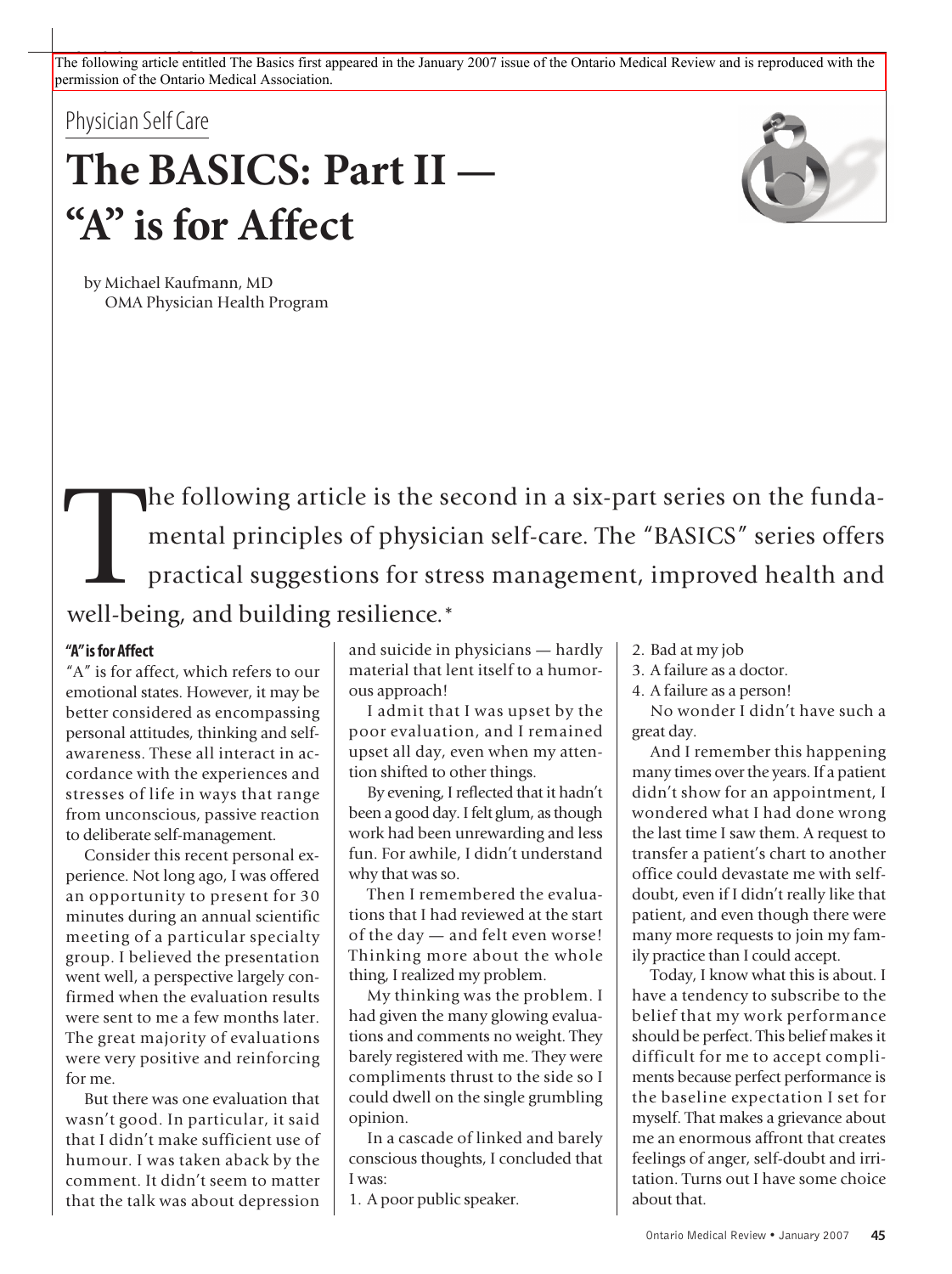# **Physician Health**

#### **Personality, stress and suffering**

There are a number of personality types and traits observed in medical trainees and doctors that are associated with a tendency to experience life as distressing. They include an introverted approach to life, pessimism, and passivity, to name a few.<sup>1,2</sup>

Are these traits fixed, "hardwired" into the psyche, or learned? Are they ingrained into our way of being in the world, or can we modify their impact upon our thoughts, feelings and behaviour? I suspect the answer is some of both.

We will look at an example to learn how to become aware of the ways thinking influences feeling.

#### **Perfectionism**

Perfectionism is a common trait that we see expressed by many of the health professionals that call the Physician Health Program seeking help. Others who treat doctors observe the same thing. <sup>3</sup> There is a strong association generally between perfectionism and increased risk for depression, anxiety, obsessive compulsive symptoms, and even suicide. 4

At least one study has measured perfectionism in a population of health professional students (medical, dental, pharmacy and nursing) and notes it to be prevalent, and, not surprisingly, highly correlated with symptoms of psychological distress. 5

Can perfectionism as an attitude and thinking style be recognized by someone who experiences it, and modified to reduce personal emotional tension and enhance resilience? Antony and Swinson think so, as described in their book, entitled *When Perfect Isn't Good Enough — Strategies for Coping with Perfectionism*.

There are three commonly described forms of perfectionism:6

• The first is self-oriented — placing impossible demands of perfection upon oneself, particularly in the area of work performance. An individual approaching life and work from this perspective reacts negatively to the fact, or the perception, of making a mistake.

- Other-oriented perfectionism involvesimposing the expectation of perfect performance upon others. Professionals experiencing this form of perfectionism understandably have difficulty delegating tasks to others, and judge them harshly when they fail to perform to expected levels.
- The third form, socially prescribed perfectionism, involves the perception that others expect a great deal of you and will criticize any kind of failure. This form of perfectionism is most highly associated with distress in medical students, and therefore might be the most malignant in doctors. 5

It is likely that all three forms of perfectionism are present to some degree in many health professionals.

To the extent that perfectionism arises out of temperament, an ingrained personality structure, that can't be helped. But perfectionism is also learned. 6

Exemplary behaviour throughout life can be reinforced through reward: praise, awards, and so on.

On the other hand, and perhaps more pernicious, punishment experienced for less-than-perfect behaviour might be an even greater reinforcer of perfectionism. Certainly, in medical practice, the ultimate punishment for what could be seen as less-than-perfect performance would be the death of a patient. Modeling of perfectionism in teachers and mentors can also contribute to the adopting of a perfectionistic approach to work.

It can be argued that medical professionalization draws upon all of these elements, beginning with selection to medical school and continuing onwards, thereby encouraging perfectionism in its trainees and practitioners.

Perfectionists might well excel in the areas of life where they apply themselves. That is their mission, after all. So what happens if they aren't able to excel? The tendency is to become upset and drop that ac-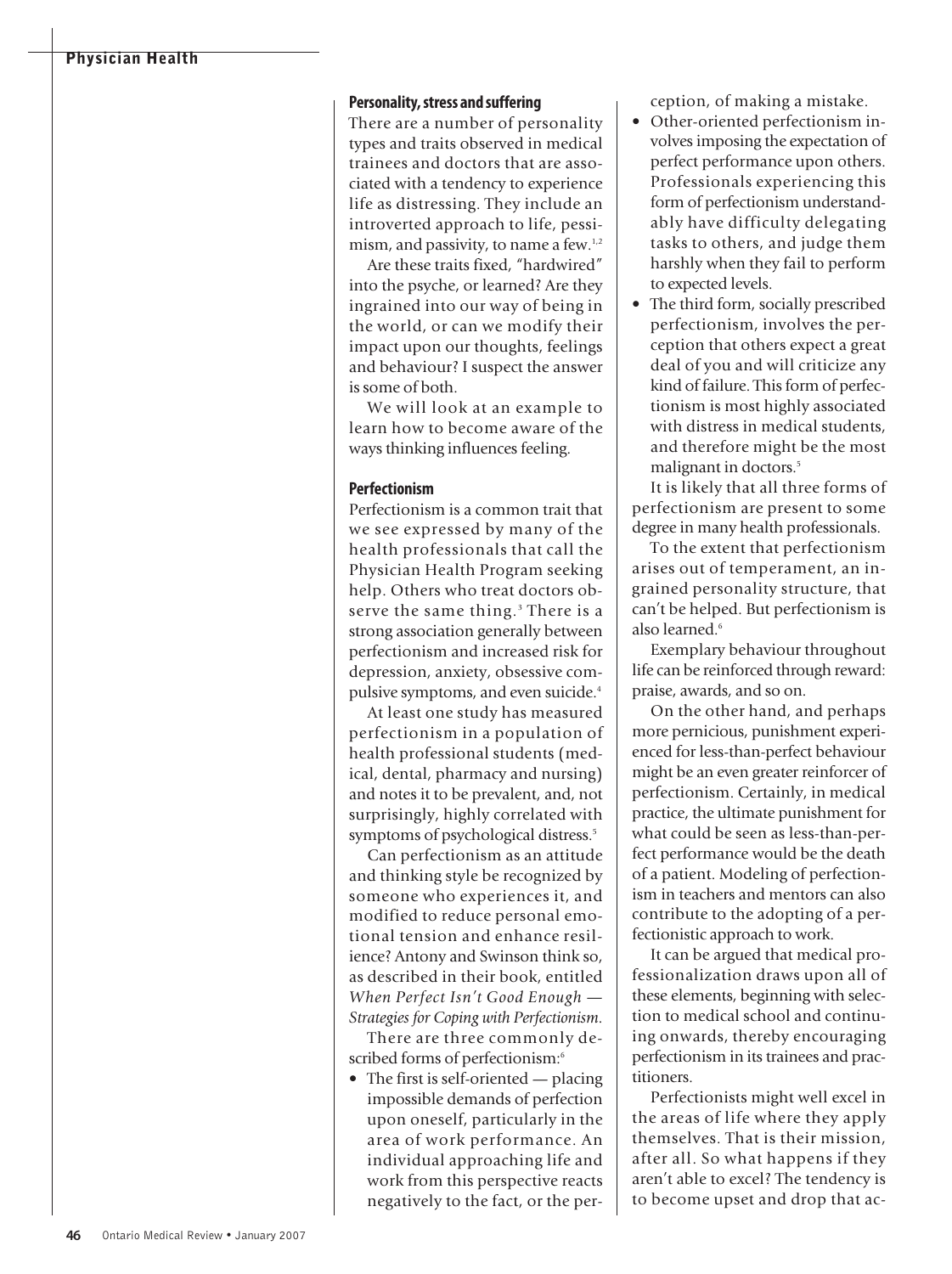# **Physician Health**

tivity, or never undertake it at all.

Perfectionists don't dabble. They don't have much fun either, because they don't tend to try new things, and they give up the other things in their lives, often recreational, they can't master.

Test this idea yourself. How many new things have you undertaken in the past year or two? Have you avoided trying new things because you're not immediately good at them? Do you still enjoy playing golf or piano? Have you given up any activities because they were not fun when you couldn't rise to the level of performance you demanded of yourself? Maybe you think it's a matter of time pressure that has forced you to abandon your hobbies, but does honest reflection reveal some other reason?

There isn't much resilience in a life primarily devoted only to those things one does really well.

#### **Cognitive distortions**

There are a number of thought patterns and styles associated with perfectionism that I suspect will be familiar to many. <sup>6</sup> While common, they aren't always helpful or realistic, so they are also known as cognitive distortions. Some of them include:

- *All or nothing*: All-or-nothing thinkers approach life in a very black and white manner. They clearly see only two ways about anything: their way or the wrong way. All-or-nothing thinkers will, of necessity, face frustration trying to navigate a world of uncertainty and shades of gray.
- *Filtering*: Perfectionists tend to select certain details they will focus upon — usually negative ones. Expecting perfection, they tend to discount the impact of positive feedback. The result can be an obsessive and upsetting preoccupation with criticism that is not balanced by the appreciation of compliments or a job well done.
- *Mind reading*: The perfectionist, especially one who is socially

prescribed, will think he or she knows what others are thinking of them. And all too often they will believe that others are judging them harshly.

- *Catastrophizing*: This involves the magnification of negative outcomes coupled with the sense that they can't be prevented or managed.
- *Over-responsibility*: This one is common in many health professionals seen by the Physician Health Program, and involves the sense that they are in greater control of situations than they realistically are. So, when outcomes don't match expectations, the tendency is to blame oneself. Anger, frustration and guilt are common feelings that result.

There are other hazardous assumptions doctors are prone to make that contribute to unnecessary stress. <sup>7</sup> These can be associated with perfectionism and include:

• Assuming that the doctor's role is

to stamp out disease, suffering and death.

- Assuming that one is indispensable to patients and profession.
- Assuming that no patient could ever be angry with you, or leave your practice.
- Assuming that professional esteem and self-esteem are the same.

There is a paradox to perfection: attitudes and behaviours designed to exert control over circumstances, and others intending perfect outcomes, can often have the opposite result and cause distress in the perfectionist and others.

The challenge is to differentiate appropriate standards (of excellence, let's say, acknowledging the psyche of most medical professionals) from perfect (and therefore unattainable) ones.

#### **Changing thinking,changing feeling**

Antony and Swinson offer a variety of simple, practical, everyday strategies that are well worth learning. <sup>6</sup> They